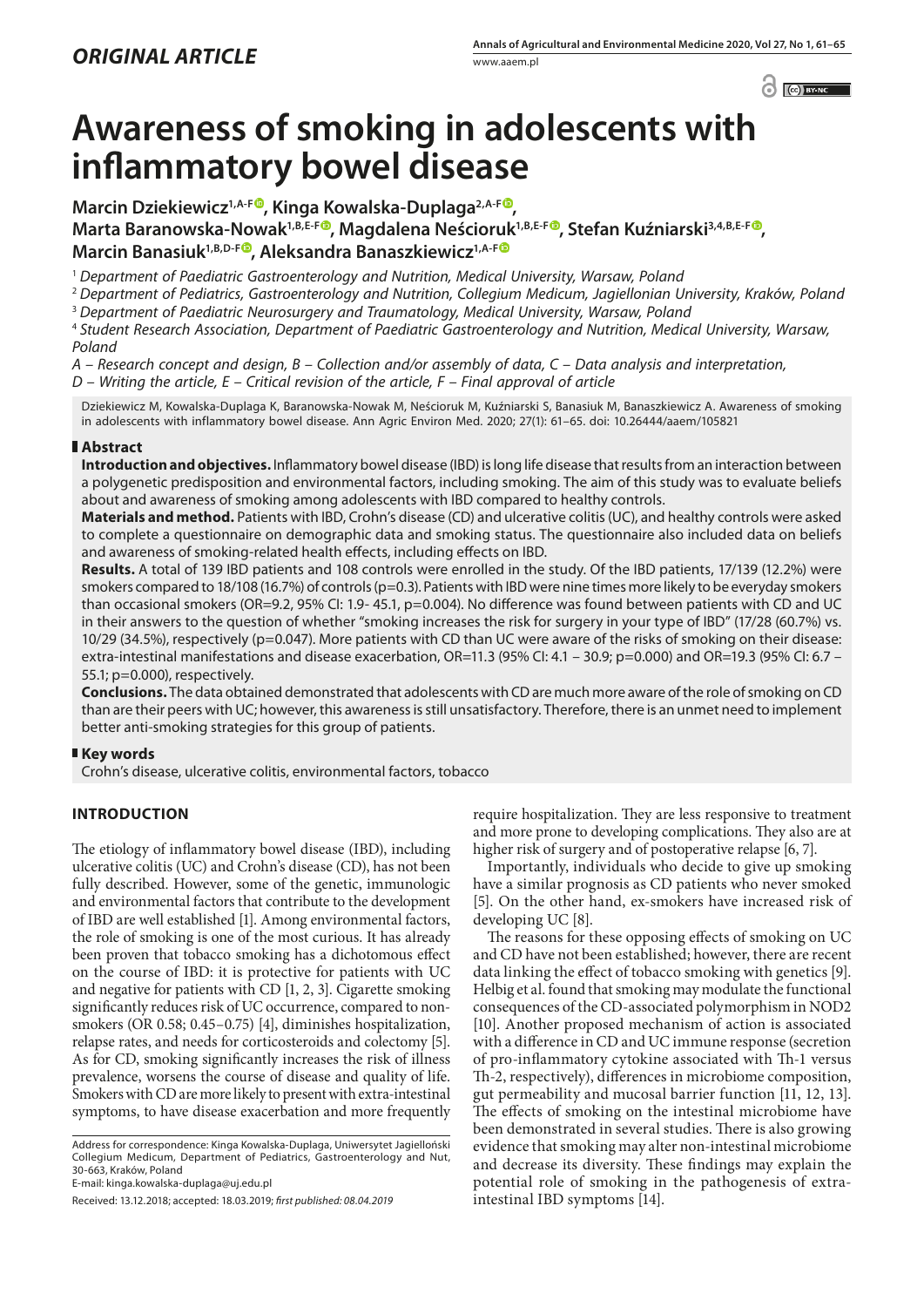Smoking is a major issue because almost one-third of the adult population in Europe smokes, and only approximately 10% of them start smoking after 20 years of age. [15] In Poland, 20.6% of adolescents were found to be active smokers [16]. Data on smoking in patients with IBD are limited and are based on adult data only. These data indicate that awareness of the negative impact of smoking is inadequate among patients with IBD. There is no evidence that smoking has deleterious effects on adolescents with CD; however, it is very probable. Regardless, adolescents with CD become adults with CD, and then this effect is proven. In contrast, adolescents, as opposed to adults, are more likely to smoke for a short period of time and not (yet) in a habitual manner. Therefore, it can be said that quitting smoking, while not easy in all age groups, is relatively easier in adolescents than in adults. It would be worthwhile to prepare programmes of smoking awareness early enough for children and adolescents with IBD to prevent smoking for non-smokers, and encourage quitting for smokers. Such a programme would also be worthwhile for adolescents with UC, because they can believe that smoking is beneficial for them, forgetting that cigarette smoking harms nearly every organ of the body, causes many diseases, including pulmonary and cardiovascular diseases, as well as various types of cancers, and affects the general health of smokers [17].

### **OBJECTIVES**

We do not know what adolescents with IBD know about smoking and about the impact of smoking on their disease. For these reasons, this study aimed to evaluate the knowledge of adolescent patients with IBD regarding the effects of smoking on IBD.

#### **MATERIALS AND METHOD**

This prospective, controlled study was conducted in two university-affiliated hospitals for children in Warsaw and Kraków, Poland, between April 2016 – June 2017.

The study group was comprised of children and adolescents older than 11 years of age, and diagnosed with IBD at least one year before inclusion into the study. The diagnosis of CD or UC was based on clinical signs and symptoms, as

**Table 1.** Clinical characteristics of subjects

well as on endoscopic, histological and radiological results, according to the revised Porto criteria [18]. The patients were at different stages of the disease and treatment process. The control group consisted of healthy children of the same age. All study participants were asked to fill in an anonymous one-page questionnaire which consisted of 20 questions. In the first part, three general questions were asked regarding age, gender and type of respondent: healthy control or patient suffering from IBD (with CD or UC). Next two questions were addressed only to the latter group and regarded disease duration and current status of the illness: remission or disease flare.

The study participants were then asked about their smoking behavior: current, former, never or passive smoker. They were also asked if they are occasional or everyday smokers. In the second part of the questionnaire, all study participants were asked their opinion about a list of the potential effects of smoking on health issues, including general health, risk of heart infarct, stroke, influenza, lung cancer, and asthma. Additionally, children and adolescents with IBD were asked if smoking increases the risk for developing IBD, extraintestinal symptoms of IBD and the IBD course, and surgery. Answers included "yes", "no" and "do not know" options.

Continuous variables were expressed as medians (IQRs – interquartile rates) based on the data distribution. The Mann-Whitney U test was used to compare median values between groups. The  $\chi$ 2 or Fisher's exact test was used to compare proportions. The Yates correction for continuity was used when appropriate. Odds ratio (OR) and 95% confidence interval (CI) were calculated. Data analysis was conducted using Statistica 12 (Statsoft, Oklahoma, USA).

The study protocol was approved by the Ethics Committee on Research at the Medical University in Warsaw. All patients were informed about the study objectives.

#### **RESULTS**

In total, 139 patients with IBD and 108 controls were enrolled in the study. None of the patients refused to participate, and all of them correctly completed the survey. The clinical characteristics of patients and controls are shown in Table 1. At the time of enrollment, there were no differences in age, gender, disease duration and disease activity between patients with CD and UC. There was also no difference in smoking

|                                      | <b>IBD</b>  | CD          | UC          | p-value<br>CD vs UC | Controls    | p-value<br><b>IBD vs Controls</b> |
|--------------------------------------|-------------|-------------|-------------|---------------------|-------------|-----------------------------------|
| N                                    | 139         | 84          | 55          |                     | 108         |                                   |
| Age in years (median, IQR)           | $15(14-17)$ | $15(14-17)$ | $15(14-17)$ | 0.99                | $15(14-17)$ | 0.96                              |
| Gender (males)                       | 77 (55.4%)  | 46 (54.8%)  | 31 (56.4%)  | 0.3                 | 49 (45.4%)  | 0.1                               |
| Disease duration (median years, IQR) | $2(1-6)$    | $2(1-6)$    | $2(1-5)$    | 0.9                 |             |                                   |
| Patients in remission                | 69 (49.6%)  | 46 (54.8%)  | 23 (41.8%)  | 0.1                 |             |                                   |
| Active smokers                       | 17 (12.2%)  | $7(8.3\%)$  | 10 (18.2%)  | 0.08                | 18 (16.7%)  | 0.3                               |
| Occasional smokers                   | 6(35.3%)    | 3(42.9%)    | $3(30\%)$   | 0.6                 | 15 (83.3%)  | 0.004                             |
| Every day smokers                    | 11 (64.7%)  | $4(57.1\%)$ | 7 (70%)     |                     | 3(16.7%)    |                                   |
| <b>Quit smoking Attempts</b>         | 4 (23.5%)   | $2(28.6\%)$ | 2(20%)      | 1.0                 | 13 (72.2%)  | 0.005                             |
| Passive smokers                      | 45 (32.4%)  | 30 (35.7%)  | 15(27.3)    | 0.3                 | 35 (32.4%)  | 1.0                               |

IBD – inflammatory bowel disease; CD – Crohn's disease; UC – ulcerative colitis, IQR interquartile rate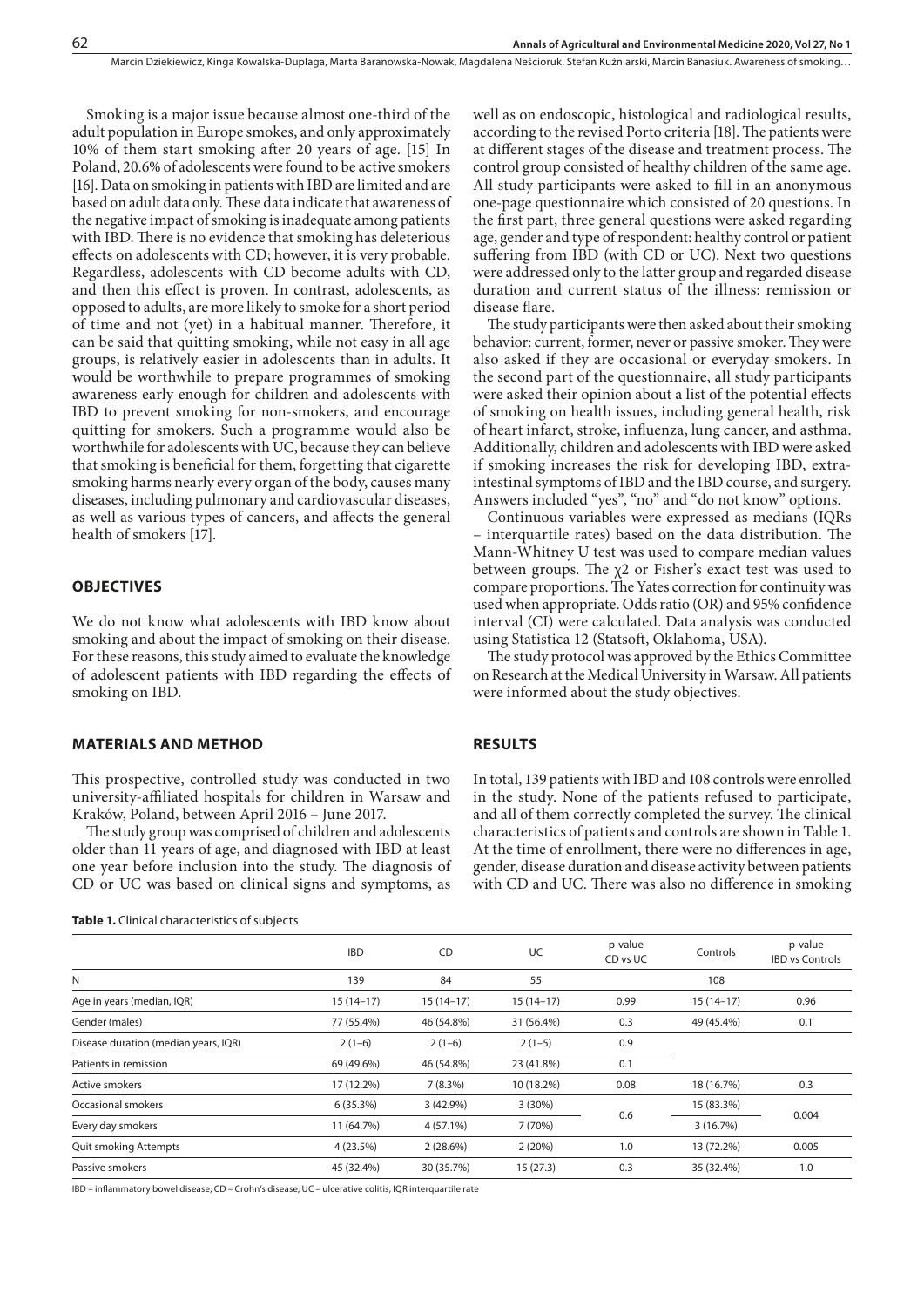Marcin Dziekiewicz, Kinga Kowalska-Duplaga, Marta Baranowska-Nowak, Magdalena Neścioruk, Stefan Kuźniarski, Marcin Banasiuk . Awareness of smoking…

behaviour between patients with CD and UC. However, there were more occasional smokers and attempts to quit smoking in the control group than in the IBD group (p=0.004 and p=0.005, respectively). Patients with IBD were nine times more likely to be everyday smokers than occasional smokers (OR=9.2, 95% CI: 1.9 – 45.1; p=0.004). Taking patients with IBD and controls together, smokers were older compared to non-smokers (median age 17 years (IQR: 16–17) vs. 15 years (IQR: 14–16; p=0.000) and were twice as likely to be males (OR=2.6, 95% CI: 1.1 – 5.1; p=0.03).

Figure 1 shows the results of replies to questions directed to all study participants. There were no differences in answers to questions about the impact of smoking on health issues, including general health, risk of myocardial infarction, influenza, lung cancer or asthma, among patients with CD, patients with UC and controls. More controls determined smoking as a risk factor for stroke, compared to patients with IBD (93.7% vs. 79.2%, respectively;  $p=0.02$ ); there was no difference between CD and UC patients (p=0.9).

In the questions below, for the statistical assessment, we excluded only "do not know" answers. Patients' knowledge regarding the effects of smoking on IBD is presented in Figure 2. No differences were found between CD and UC patients in correct answers to questions regarding whether smoking increases the risk for developing CD: 17/49 (34.7%) vs. 8/24 (33.3%), respectively (p=0.09). Both CD and UC patients were aware that smoking decreases the risk for developing UC: 32/46 (69.6%) vs. 21/28 (75%), respectively  $(p=0.6)$ .

No differences were also between CD and UC patients in answers to the question whether "smoking increases the risk for surgery in your type of IBD" (17/28 (60.7%) vs. 10/29  $(34.5\%)$ , respectively (p=0.47).

To the questions: "Do you think that smoking increases the risk for extra-intestinal symptoms in your type of IBD?" and "Do you think that smoking may cause a more severe course of your type of IBD?", patients with CD were 11 times and 19 times more likely to give the correct answers, compared to patients with UC: OR=11.29 (95%CI: 4.12 – 30.89; p=0.000) and OR=19.33 (95% CI: 6.71 – 55.09; p=0.000), respectively.

There were no differences between smokers and nonsmokers regarding responses to all questions, with one exception: non-smokers more frequently gave the correct answer to question about the impact of smoking on asthma



Figure 2. Patient's beliefs about the effect of smoking on inflammatory bowel disease (expressed as % of correct answers: "yes" for patients with CD and "no" for patients with UC).

CD – Crohn's disease; UC – ulcerative colitis; IBD – inflammatory bowel disease

(97% vs. 82.1%; p=0.005). 73.3% of passive smokers, but none of active smokers, knew that smoking increases the risk of extra-intestinal manifestation ( $p = 0.01$ ).

#### **DISCUSSION**

The results of this prospective trial demonstrate that knowledge regarding the deleterious effects of smoking on general health is good among adolescents with IBD; however, it is strongly insufficient with regard to the impact of smoking on their disease. To-date, a few studies assessing the awareness of smoking in adult patients with IBD have already been published [19, 20, 21, 22].

In this study, more than 95% of adolescents with IBD, both CD and UC, knew that smoking affects general health and asthma control, and increases the risk of myocardial infarction and lung cancer. Fewer IBD adolescents (although still almost 80%) knew that smoking increases the risk of stroke. Less than half of the respondents (41.1%) were aware of the fact that smoking increases the risk of influenza. The obtained results are in line with the results of studies in



Figure 1. Patient's awareness about smoking as a risk factor for general health issues (expressed as % of "yes" answers). CD – Crohn's disease; UC – ulcerative colitis; C – control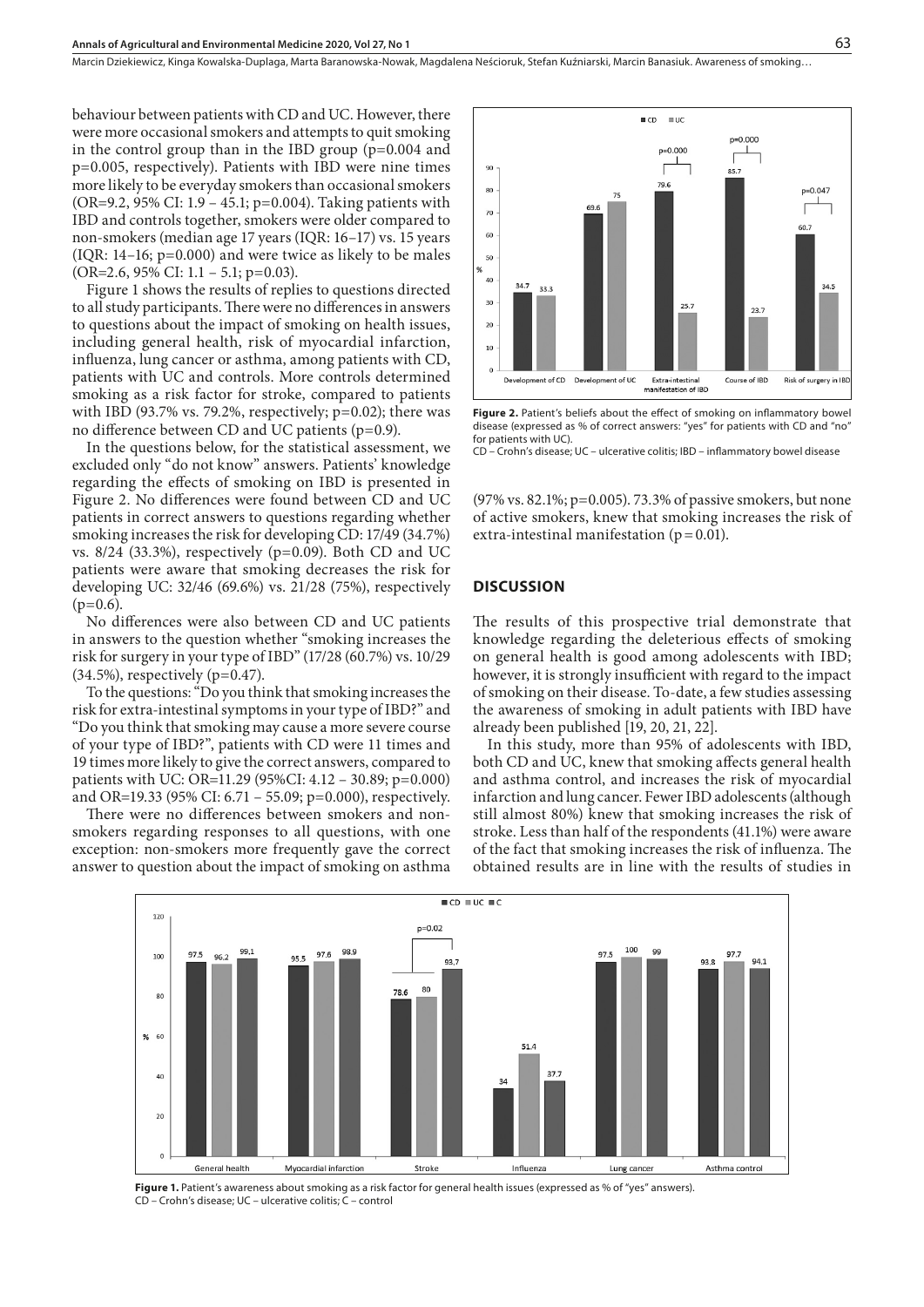adults with IBD; between 89% – 98% of adult patients thought that smoking increases the risk of lung cancer and cardiovascular disease [20,22]. Moreover, in the only adult study that involved questions about smoking and influenza, the results were very similar to those in the current study (32% of adult IBD patients vs. 41.7% in the current study) [20].

Similar to this study, there was also no difference between the answers of IBD patients and those of controls. The only significant difference found in the results of this part of the questionnaire was the fact that more controls found smoking to be a risk factor for stroke, compared to patients with IBD; however, the rate was high in both groups and there was no difference between CD and UC patients. de Bie et al. found a very similar association: 87% of controls recognized smoking as a risk factor for stroke, compared to 81% of patients with CD [20]. Patients with IBD, similar to the general population, were strongly aware of the adverse effects of smoking on general health [23]. In the presented study, approximately one-third of patients with IBD gave correct answers to the question of whether smoking increases the risk of developing CD. Twice as many patients believed that smoking does not influence the onset of UC. The results of studies conducted in adults are differential. Between 9.5% [22] and 64.3% [21] of patients with IBD gave the correct answers regarding this issue. In the studies in which patients with CD were aware of the role of smoking in promoting the development of their disease, patients with UC were not aware of this [19, 20, 24]. When patients with CD were not aware of the influence of smoking on the onset of their disease, the majority of patients with UC knew about the preventive role of smoking in the development of UC [21]. The rates of awareness about smoking effect on the onset of IBD is still unsatisfactory. In the opinion of the authors of the current study, it is much more difficult to explain to patients with UC that they should not smoke, although tobacco use my have a protective effect on their disease.

This study shows that many more adolescents with CD knew that smoking affects their disease than did their peers with UC. Similar findings were reported by Ducharme-Benard et al. in their Canadian cohorts of adults with IBD [19]. In contrast, only a minority of British and French patients with CD recognized that smoking increases the risk of additional operations for their disease [21, 22]. The most plausible explanation is the different level of knowledge about smoking between adolescents with CD and UC. However, the authors of the current study concede that they suspect that the proper answers given by adolescents with IBD are not the result of higher disease-related knowledge, but rather the common opinion that "smoking is bad" and is therefore also "bad for CD and bad for UC". However, the authors have no proof for their suspicion. Moreover, although the study group comprised of more frequent UC smokers than CD smokers, no differences were found in knowledge of the impact of smoking on the course of IBD between smokers and non-smokers. This finding indicates that knowledge about smoking as an exacerbating factor of IBD concerns patients with both types of the disease equally.

In this study, 12% of patients declared that they were current smokers. It is believed that these data are accurate because the questionnaire was anonymous, and parents were requested to allow their children to complete the questionnaire in isolation. Similar rates of smoking (16%) were also found in controls. This finding indicates that smoking is less popular

in adolescents than in adults. Saadoune et al. reported that in their groups of patients with IBD, 31% were smokers [21], and Ryan et al. reported that 32% were smokers [22]. In Poland in 2014,almost one-third of the population were to be active smokers, and the majority of them started to smoke in adolescence and young adulthood [25]. Attempts to quit smoking were statistically more frequent in the control group than in the IBD group. This be a result of the fact that there were many more occasional smokers in the control group than in the patients' group. A lower number of cigarettes smoked per day is a known predictor of smoking cessation [26].

The results of this study emphasize the need for health professionals to organize systematic education for patients with IBD regarding the risk of smoking associated with their disease. Moreover, smoking cessation programmes should be routinely incorporated into the management of IBD from the time of IBD diagnosis.

The main advantage of this study is the fact that, for the first time, knowledge of the adverse effects of smoking on IBD among a group of adolescents with IBD has been assessed. The study groups were representative because all patients and controls, and their parents who were invited to participate in the study, agreed to do so.

However, the study also has shortcomings. The study participants were not asked about the sources of their knowledge on smoking. Therefore, it was not possible to determine whether doctors or nurses gave any support to adolescents' decisions to smoke or not. Also, were not asked if their decision to quit smoking was associated with the advice of doctors or nurses. Moreover, it was not possible to explain why attempts to quit smoking were more frequent in the control group than in the IBD group  $(p=0.005)$ . Unfortunately, on the basis of this study, the role of the medical staff in the participants' knowledge about the harmful effects of smoking could not be assessed.

In conclusion, the data obtained demonstrate that adolescents with CD and UC are aware of the harmful effects of smoking on general health, influenza, asthma, myocardial infarction and lung cancer. Adolescents with CD are much more aware of the role of smoking on CD, compared to their peers with UC; however, this awareness is still unsatisfactory. There is an unmet need to implement routine educational strategies for this group of patients.

#### **REFERENCES**

- 1. Shouval DS, Rufo PA. The Role of environmental factors in the pathogenesis of inflammatory bowel diseases. JAMA Pediatr. 2017; 171: 999.
- 2. Parkes GC, Whelan K, Lindsay JO. Smoking in inflammatory bowel disease: Impact on disease course and insights into the aetiology of its effect. J Crohn's Colitis. 2014; 8: 717–725.
- 3. van der Slot K, Amini M, Peters V, Dijkstra G, Alizadeh BZ. Inflammatory bowel diseases: review of known environmental protective and risk factors involved. Inflamm Bowel Dis. 2017; 9: 1499–1509.
- 4. Mahid SS, Minor KS, Soto RE, Hornung CA, Galandiuk S. Smoking and inflammatory bowel disease: a meta-analysis. Mayo Clin Proc. 2006; 81: 1462–71.
- 5. Cosnes J, Beaugerie L, Carbonnel F, Gendre J. Smoking cessation and the course of Crohn's disease: An intervention study. Gastroenterology. 2001; 120: 1093–9.
- 6. Reese GE, Nanidis T, Borysiewicz C, Yamamoto T, Orchard T, Tekkis PP. The effect of smoking after surgery for Crohn's disease: a metaanalysis of observational studies. Int J Colorectal Dis. 2008; 23: 1213–21.